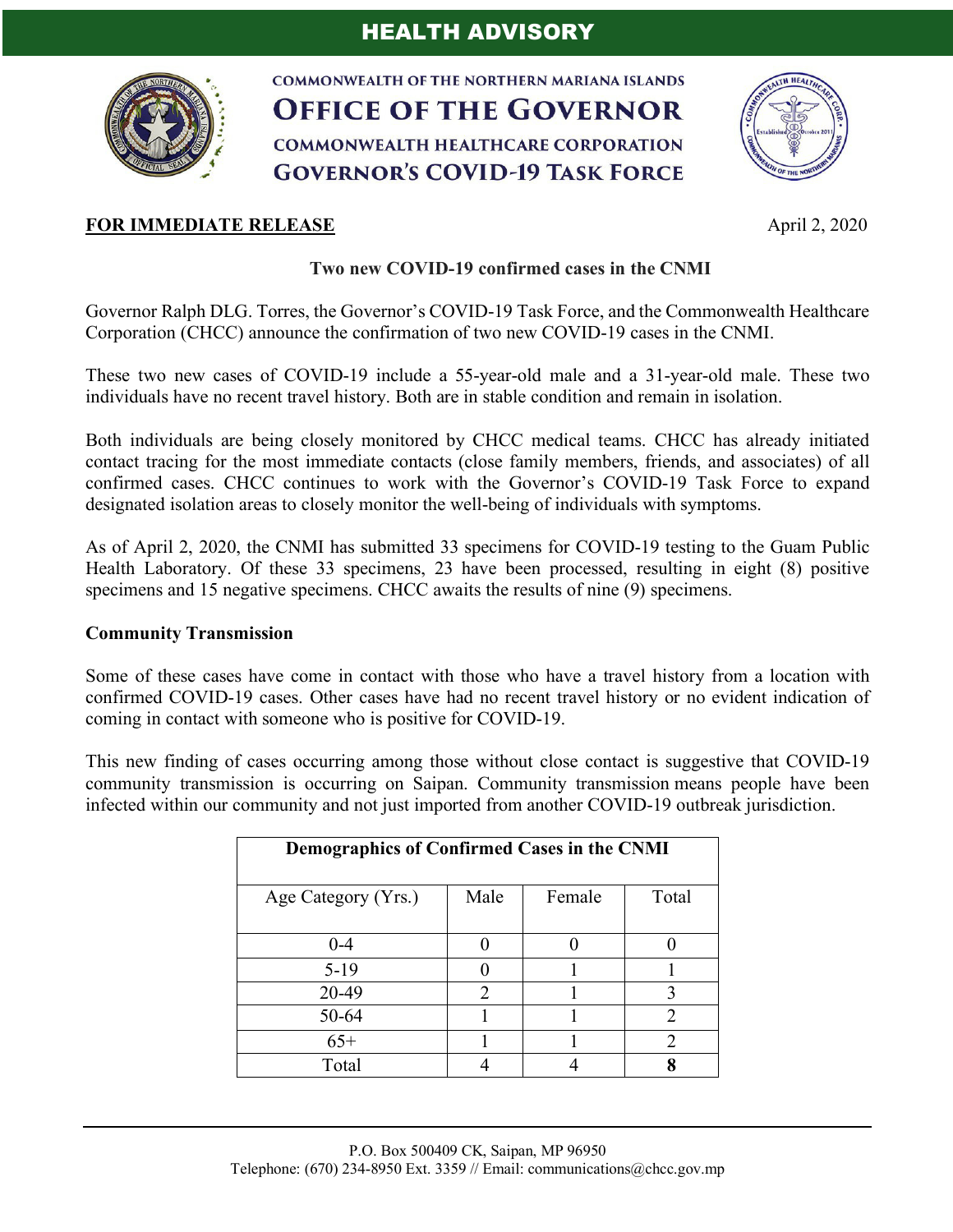## **Teleconsultation for COVID-19 Symptoms**

Consistent with its message urging residents to practice social distancing, the Commonwealth Healthcare Corporation (CHCC) is enabling people to connect with doctors virtually, while staying at home.

Medical teleconsultation is a pivotal tool for helping to reduce the spread of COVID-19, while still connecting patients with advice they need from medical professionals.

Members of the community who are concerned about COVID-19-like symptoms they are experiencing can call the CHCC's COVID-19 Infoline to describe their symptoms, and determine if they should speak with a medical professional. Callers can choose to talk to medical staff via a video chat or the telephone about the symptoms they're having.

"We're excited to make this an option for those who don't want to come to a clinic or our screening tent to inquire about their symptoms. It's important that we protect both our patients and our staff by reducing the need for face to face interaction as much as possible," says CHCC CEO Esther Muña.

"The software we're using to conduct the web-based video teleconsultations does not require the patient to download anything. Patients just click the link they receive on their smart phone, tablet, or computer, and they're in a virtual waiting room," explained Muña.

CHCC is urging community members with mild illnesses to treat their symptoms at home and to practice self-quarantine while sick. This means not leaving the house except to get medical care, remaining separate from others in the home, and not sharing dishes, food, or bedding with others in the household. A complete guide to self-quarantine can be found on the CHCC's COVID-19 webpage.

### **Text Illness Monitoring (TIM)**

To assist health officials to track symptoms of our community members, the CHCC has implemented the use of Text Illness Monitoring, or TIM. TIM is a mobile texting tool developed by the US Centers for Disease Control and Prevention to allow individuals to easily communicate their symptoms to CNMI health officials. CHCC staff have begun enrolling individuals into the TIM system at the airport and at the CHCC health tent located at the Navy Hill campus.

Individuals enrolled in TIM receive one to two messages each day for up to 14 days asking about any symptoms that are consistent with COVID-19. CHCC staff will immediately be alerted when an enrollee responds that they are experiencing symptoms and when an enrollee fails to respond to two messages in a row. Based on responses, CHCC staff may choose to follow up with an enrollee for further information. At the end of the 14-day monitoring period, individuals will receive a final message informing them that they have completed monitoring and will be unenrolled from T.I.M. If you would like to enroll in TIM, call the COVID-19 Info Line.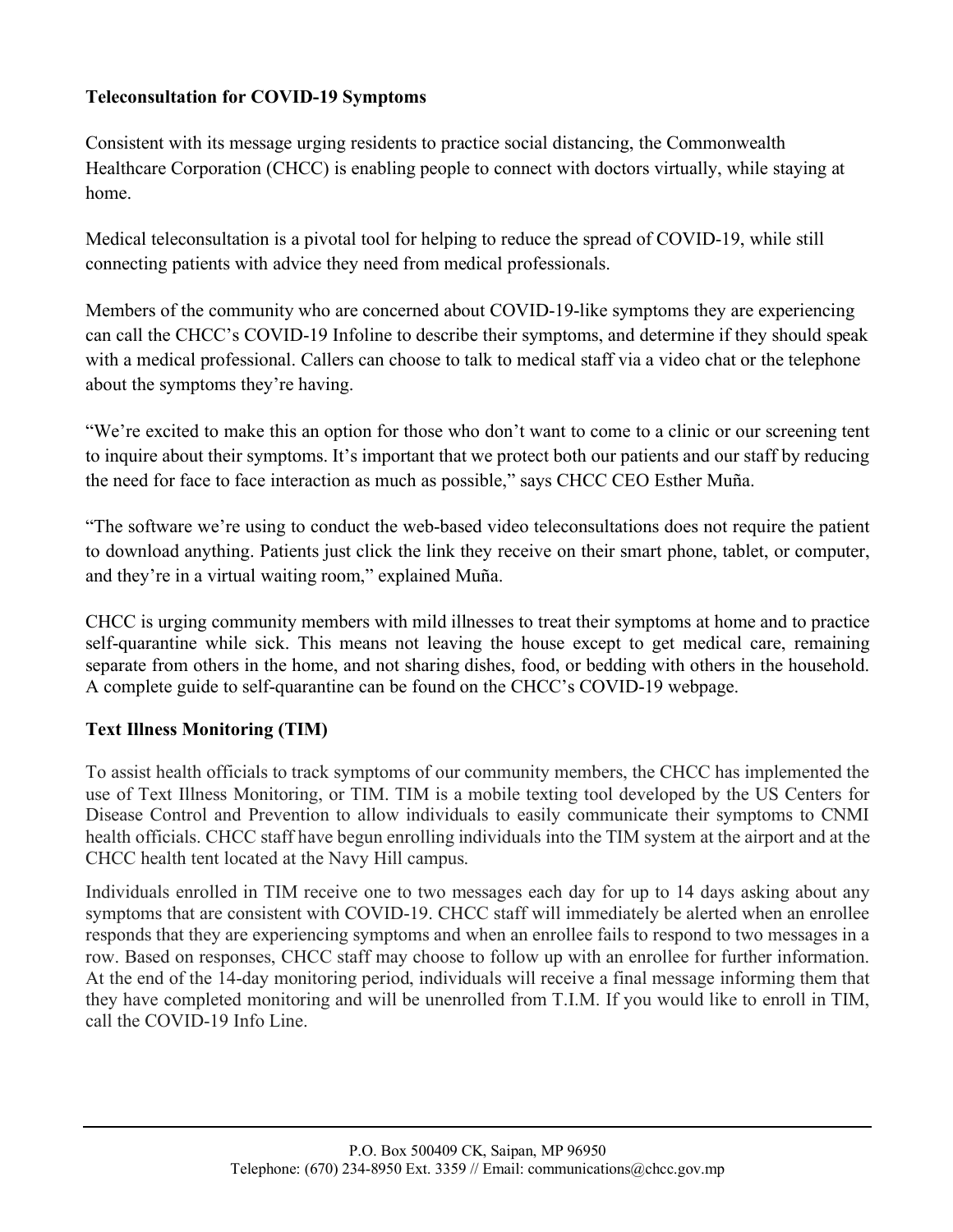# **STAY AT HOME, STOP THE SPREAD**

The Governor's COVID-19 Task Force and CHCC reminds the public that the best way to protect yourself and others from COVID-19 and other illnesses is to continue to practice social distancing, which means avoiding close contact with people in order to avoid catching the virus yourself and to avoid passing it on.

- **Please stay home as much as possible. Avoid unnecessary travel or exposure in public places.**
- Avoid social gatherings in groups of more than 10.
- Avoid eating out at restaurants. Use drive-thru, take-out, or delivery options.
- Older adults and people with chronic medical conditions are at higher risk of getting very sick from this illness. People at high risk should stay at home as much as possible.
- Create a household plan of action
	- o https://www.cdc.gov/coronavirus/2019-ncov/prepare/checklist-household-ready.html
- Ensure a 30-day supply of all medicines.

Continue good hand hygiene:

- Wash your hands for at least 20 second with soap and water, avoid touching your face, cover coughs and sneezes with a tissue or your sleeve.
- Use an alcohol-based hand sanitizer with at least 60% alcohol if soap and water are unavailable.

Know the signs and symptoms of COVID-19 and what to do if you become symptomatic:

- Stay home when you are sick and if you recently traveled to a place with COVID-19. Selfquarantine looks like:
	- o Choose a room in your house that can be used to separate sick household members from others.
	- o Wash your hands often with soap and water for at least 20 seconds. If soap and water are not available, use an alcohol-based hand sanitizer.
	- o Avoid touching your eyes, nose, and mouth with unwashed hands.
	- o Limit visitors

The Governor's COVID-19 Task Force and CHCC appreciate the patience and understanding of the community at this time.

To obtain information about COVID-19, please reach out to the CHCC COVID-19 Infoline at the following numbers: 285-1542/1672/1352/1854

These numbers are available 7:30 a.m. - 8:00 p.m. Monday to Friday.

For mental health assistance and health tips during a crisis please reach out to the Mental Health Support Line at the following numbers: 285-1856/1857

These numbers are available 7:30 a.m. – 4:00 p.m. from Monday to Friday.

For more information about CHCC programs, please follow us on Facebook, Instagram, Twitter at @cnmichcc, check out our website at www.chcc.gov.mp or call us at (670) 234-8950.

This health advisory may be found online at http://www.chcc.gov.mp/pressrelease.html